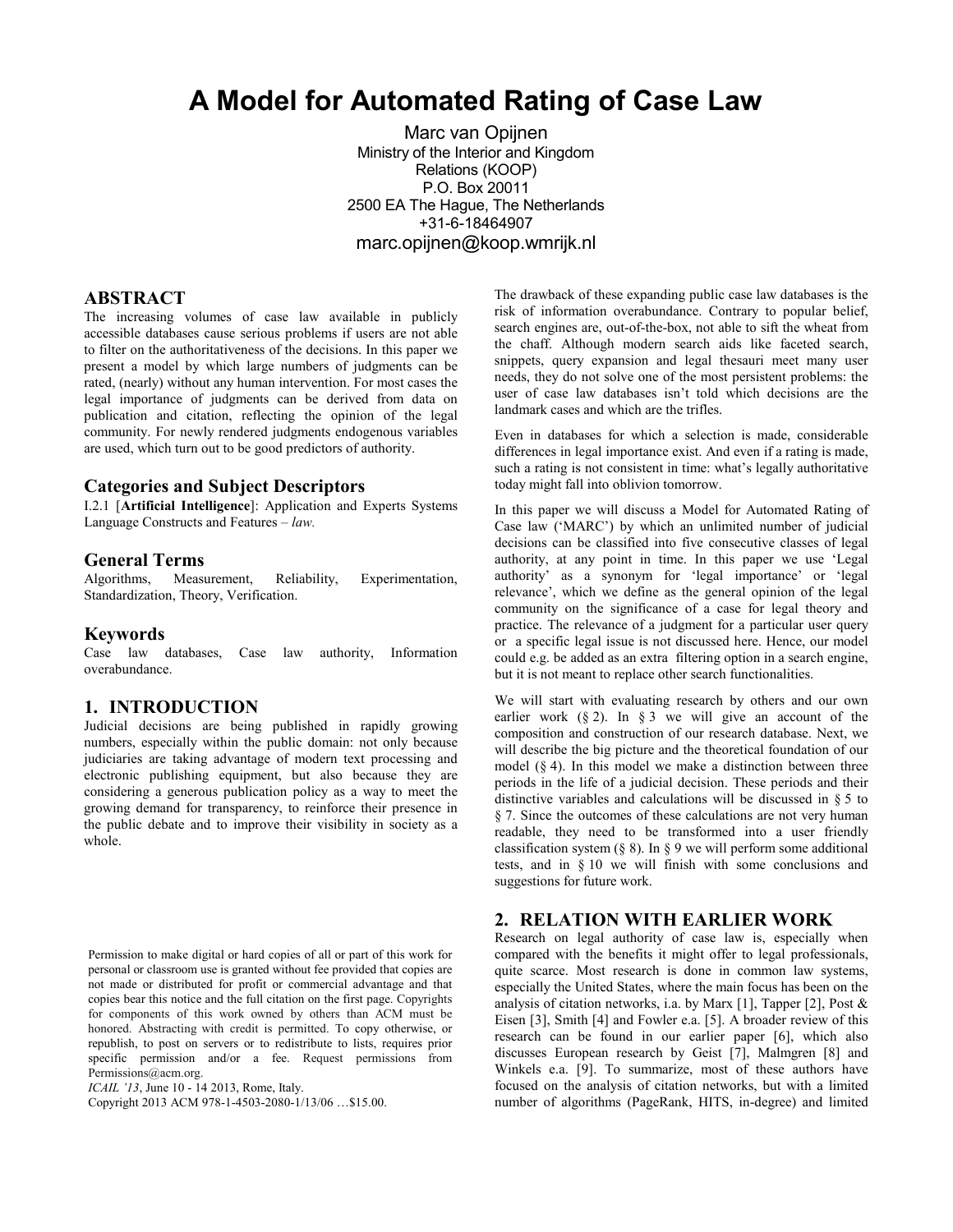volumes of case law, mostly from the highest jurisdictions only. Other variables were hardly taken into account.

In our earlier paper [\[6\]](#page-9-5), we used our extensive database (*infra*, § 3) to analyse the performance of various social network algorithms (*infra*, § 5.2.3), and for an exploratory survey on the possible relevance of various other variables. Although from this exploratory work we learned a lot about the usability of various variables, no integral model was developed yet. In the current paper we leave the exploratory phase, and are able to present a complete and working model to rate the legal importance of judicial decisions, in a way that can be understood by users of case law databases.

# **3. PREPARATORY WORK**

Academic research is often performed on small datasets, and therefore runs the risk of being too small-scaled to extrapolate its results to real life environments. To minimize this risk, we built – given the means – the largest legal database possible.

In more detail this database is described in [\[6\]](#page-9-5), here we highlight its main features. It contains  $854.000<sup>1</sup>$  $854.000<sup>1</sup>$  $854.000<sup>1</sup>$  unique judicial decisions from the Netherlands, the Court of Justice of the EU and the European Court of Human Rights, gathered from the public website of the Dutch judiciary ('Rechtspraak.nl'), commercial publishers and an internal database of the judiciary. Legal literature was collected from 184 commercial titles (556.000 files) and an internal Wiki-site of the judiciary (13.000 entries). Also 11.000 press releases from the Rechtspraak.nl-website were used.

Because most of these texts lack any computer readable references, citations to case law were extracted using a parser and a canonicalization algorithm, described in [\[10\]](#page-9-9). To discover legislative references a search engine was used, together with a parser (with regard to the parsing of European references described in [\[11\]](#page-9-10)). In total, 412.000 cross case law citations were detected, 673.000 case law citations in scholarly writings and 5.659.000 references from case law to legislation.

# **4. THEORETICAL FRAMEWORK**

#### **4.1 The Legal Crowd**

j

Judicial decisions are not rendered to share intellectual insights or to make public statements on the desirable state of the law. Instead, they are solely meant to solve a conflict that is brought forward by the parties to the conflict. Still, the specificities of the conflict, the interpretation of existing law or the development of new rules, might make a judicial decision of interest not only to the parties involved, but also to the legal community or society as a whole.

To rate this legal relevance of a judicial decision is everything but easy; because of the subtleties and the complexity of the legal domain it requires legal expertise to assess the case-overriding importance of an individual judgment. Using lawyers, specialized in all fields of law, to explicitly assess and rate – on a continuous basis – the legal relevance of hundreds of thousands of judicial decisions making up modern case law databases, not only leads to disputable results [\[12,](#page-9-11) [13\]](#page-9-12), it would also be a financial and organizational nightmare.

An interesting alternative is to make use of the already existing 'wisdom of the crowd' [\[14\]](#page-9-13). Legal professionals, making up a 'legal crowd', are constantly reading and assessing case law, and thereby creating a wealth of implicit ratings. We can distinguish between five of these 'crowd variables':

- Publication in jurisprudence magazines ('PubMagazines'). Editors of these case law magazines are focused on selecting judgments having relevance for their target audience, sometimes consisting of legal scholars and professionals in general, sometimes of highly specialized jurists.
- 2. Publication of annotations ('PubAnnotations'). Annotations (i.e. scholarly notes) are always published in conjunction with the judgments in the abovementioned magazines, generally on the most important or legally disputed cases.
- 3. Incoming citations from case law ('InCitationsCaseLaw').
- 4. Incoming citations from one-off literature ('InCitationsOneLit'). We make a distinction between two types of legal literature. 'One-off literature' are all publications that are published only once, and are not edited or updated later on. Examples are PhD theses and articles in law reviews.
- 5. Incoming citations from 'permanent literature' ('InCitationsPermLit'). The second type of legal literature is formed by the vast publications that are continually updated to reflect the state of play on a specific field of law. Traditionally these were handbooks or loose-leaf paper editions; nowadays they are often replaced by websites, sometimes as a wiki-system.

#### **4.2 Phases in the Public Life of a Judgment**

These five crowd variables surface in a specific order, as displayed in Figure 1. One could say the public life of judgment is depicted here.



**Figure 1. Theoretical model of the crowd variables. The dotted lines reflect the main influences between the distinctive variables.**

<span id="page-1-0"></span>All numbers in this paragraph are rounded to the nearest 1000. Data were gathered until June 2010.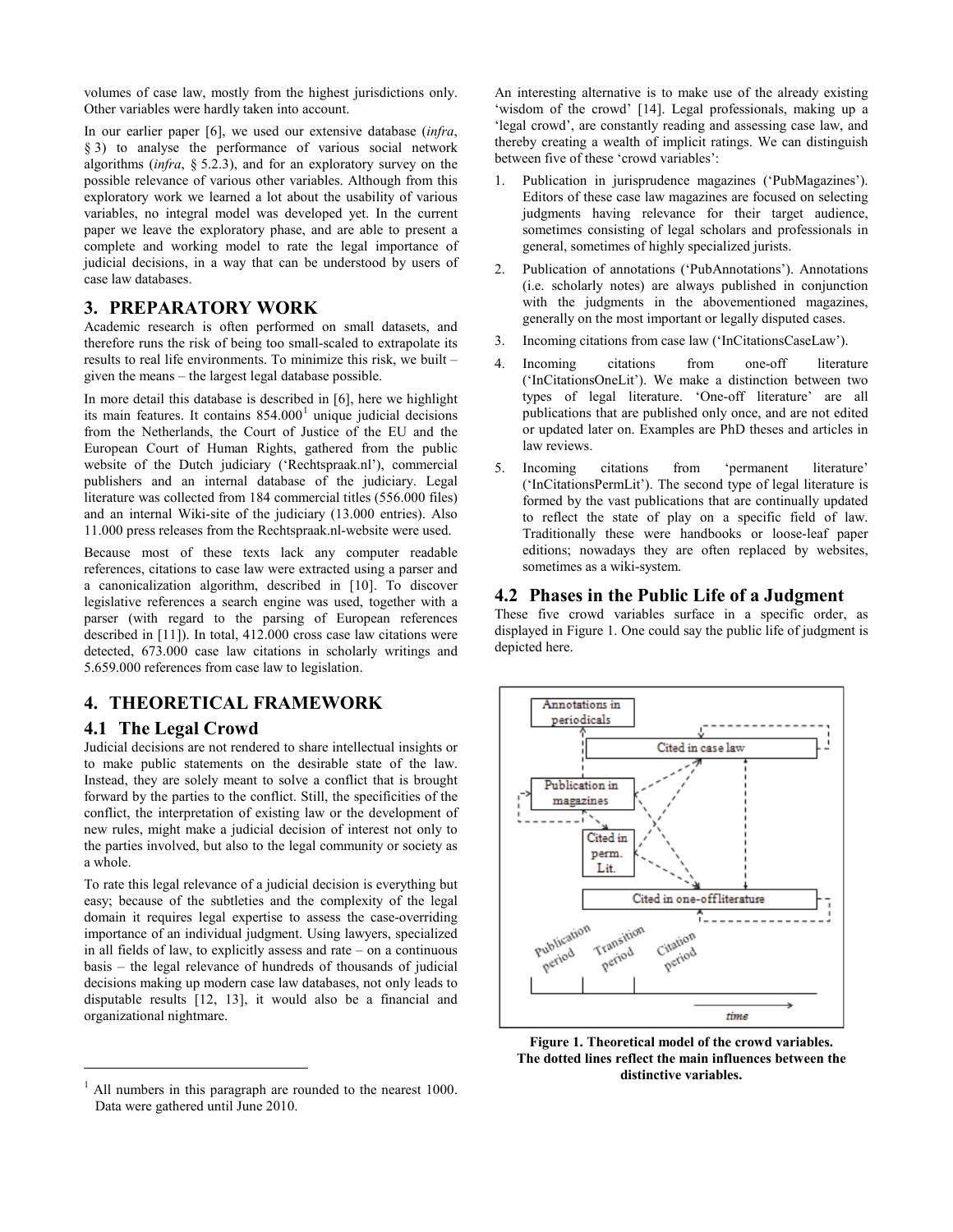This public life starts with publication in one or more periodicals (publicly accessible databases included). Annotations are dependent on these publications, but take place at the same time. Only after a decision is published for the first time, it starts being studied by scholars and judges, who might cite it in permanent literature, one-off literature or judicial decisions. Meanwhile the decision keeps being published and annotated in other magazines. After a certain period though, all periodicals considering the decision relevant for their collection have published and annotated it, and all permanent literature has been updated with references to the new case. After that, the judgment is only cited in one-off literature and case law – citations that can continue infinitely.

The timeline at the bottom of Figure 1 shows the three periods in which we can divide the life of a judgment. The last period, in which a judgment is only re-cited, is the 'citation period'. The publication period starts at the moment a decision can technically be published, which nowadays coincides with the day of rendering. The boundary between publication period and transition period is determined by the time authors and judges need to start citing and discussing the judgment.

For all three periods we need a different model to calculate legal authority. In the citation period we can fully use the opinion of the crowd, as expressed by the five crowd variables (to be discussed in § 5). In the publication period (in which a case might, of course, also *not* be published) the legal crowd hasn't been able to give its opinion yet, so we have to use other indicators to establish legal authority (§ 6). The transition period is in between, and needs its own algorithm (§ 7).

To establish the duration of the distinctive periods we reasoned as follows. The publication period is assumed to start the day the judgment is pronounced. On many occasions the document is published on Rechtspraak.nl that same day. Practice shows that it takes about a week before (other) magazines start publishing the judgment, and people start discussing and referring to it. So, after a week the transition period starts. Furthermore, statistics on the jurisprudence periodicals reveal that the average publication term for all magazines is 127 days. [2](#page-2-0) This term varies over the years; in 2010 it was 103 days. The median for that year was 81 days. We assume that a comparable term is needed by authors of permanent literature to update their works.<sup>[3](#page-2-1)</sup>

Therefore, a duration of 100 days for the transition period seems reasonable. As will be explained in § 7, the influence of the exact length of the transition period is mitigated by the way the MARCindicator for this period is calculated.

### **4.3 A Note on the Statistical Model**

j

The calculations in this paper are conducted – unless stated otherwise – with the 'generalized (non)linear model'. This is a statistical algorithm related to regression analysis, but with the advantage of being able to combine variables of different measurement levels and to work on collections of different distributions and scales.

Basically, like the regression analysis, the generalized (non)linear model calculates the probability that something (the 'dependent variable' or 'regressor') will have a certain value, given specific values of (one or more) 'independent variables' or 'predictors'.

Unfortunately, due to age, origin, or poor drafting of the documents used for our database, and in spite of several intelligent scripts and parsers used to improve the data, we were confronted with quite some missing variables (e.g. on judges). In the generalized (non)linear model all records having missing data were discarded.

Next, we will discuss which predictors and regressors were used for all three periods.

# **5. CITATION PERIOD**

# **5.1 Introduction**

We start with the last period, the citation period, because it is the most natural state. For this period our initial hypothesis is that the legal authority of a judgment can be fully established by assessing the opinion of the crowd, supplemented with three other exogenous variables (i.e. variables not in the text of the judgment itself). Facts that are within the judgment ('endogenous variables') are considered to be evaluated by the crowd, and therefore do not have to be taken into account separately. Only at a later stage (*infra*, § 9.3) we will test this initial hypothesis.

First, in § 5.2, we will describe the nature and calculation of the predictors used for the citation period. Subsequently, in § 5.3, we will discuss the choice and calculation of the regressor. In § 5.4 we will review the outcome of the statistical calculations.

# **5.2 Predictor Variables**

For the citation period we use eight predictor variables. The first five are the crowd variables as mentioned in § 4.1. Also, we use the hierarchical position of the court, the field of law and the age of the judgment.

# *5.2.1 Publication in Jurisprudence Magazines (PubMagazines)*

Judgments that are considered to be legally relevant, are selected by the editors of case law periodicals. Some magazines have a written list of selection criteria, but mostly it comes down to 'legal gut feeling' [\[15\]](#page-9-14). The more magazines decide to publish a decision, the more agreement can be assumed to be in the legal crowd on the importance of the case. Apart from the number of magazines a decision is published in, it is also relevant to assess in which magazines exactly the case is published. While ca. 20.000 judgments are published yearly on Rechtspraak.nl, just around 600 are published in 'NJ', presumably the most influential case law magazine in the Netherlands. This quite general magazine publishes the landmark decisions, mostly from the Supreme Court and European courts. Tens of other magazines republish the same judgments or pay interest to judgments on more substantial issues, in various fields of law. Since not all magazines and databases have the same standing, a rating system for case law magazines had to be developed.

To achieve this, we tried to assess the ability of the editors to select exactly those cases that later turn out to be the most cited. Being published in a magazine with a high score on this scale implies that the decision is potentially important.

The formula to calculate this 'Jurisprudence Periodical Weight Factor' (JPWF) reads:

<span id="page-2-0"></span><sup>2</sup> To neutralize the effect of outliers, those rare decisions published after more than one year were ignored.

<span id="page-2-1"></span>We were unable to verify this assumption, for reasons explained in footnote 7.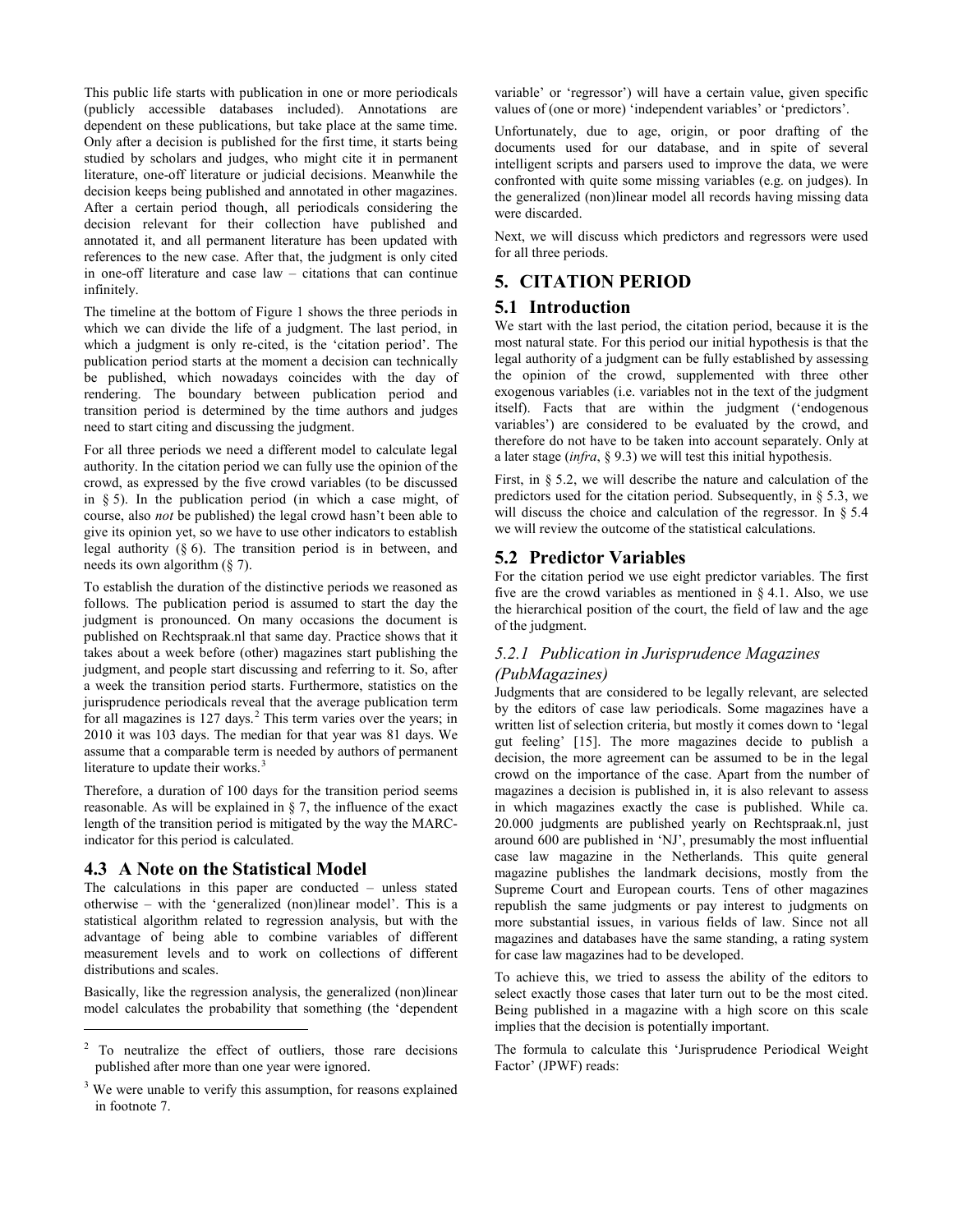$$
IPWF = \frac{\sum \log_2(C_{\text{in}})}{\mathbf{U}}
$$

In which  ${}^{\circ}C_{in}$  is the total number of incoming citations – multiplicity<sup>[4](#page-3-0)</sup> taken into account – to a judgment published in this magazine. The logarithmic scale is used to mitigate the influence of outliers. 'U' stands for the total number of judgments published in the magazine. The JPWF values of the 59 magazines of which data were available range between 0,31 and 4,71. Rechtspraak.nl scores 0,85. The 'NJ' scores 3,16.

Our next step is to calculate the value of the 'PubMagazines' variable for each individual decision. Also here we use a logarithmic scale; as not to overrate cases published in many (important) magazines. The formula for PubMagazines reads:

$$
PubMagazines = \log_2\left(1 + \sum JPWF\right)
$$

#### *5.2.2 Annotations (PubAnnotations)*

Annotations are scholarly notes, commenting on a particular judgment and published in conjunction with that judgment in a jurisprudence periodical. Not all periodicals publish annotations, and not all judgments published in periodicals that do publish annotations, are annotated. Having an annotation is thus quite rare: 7,5% of the judgments in our database has one or more annotations. Being selected to be annotated could therefore be considered as an indication of authority. Although one could try to establish the relevance of an annotation by its length, incoming citations or the standing of its author, we simply used the formula of PubMagazines to calculate PubAnnotations. A judgment with an annotation in a periodical with a high JPWF might therefore score higher on PubAnnotations than a judgment with annotations in two magazines with a low JPWF.

On Rechtspraak.nl press releases are often published about cases that attracted public attention or are considered of special relevance for the legal community. These press releases are counted as annotations, scoring the same JPWF of 0,85 as judgments published on the website.

#### *5.2.3 Incoming Citations from Case Law (InCitationsCaseLaw)*

Judgments regularly cite other judgments, both in common law and civil law systems. The reasons for citing an earlier judgment differ: the cited decision can e.g. be overthrown, confirmed, used for an analogy or deemed not relevant for the case at hand. In this research we haven't taken the specific reason for citation into consideration, but whatever this reason, a citation always implies some authority being attributed to the cited case. In [\[6\]](#page-9-5) various social network analysis algorithms to assess the role of a judgment in a citation network have been evaluated. Most of these network algorithms, tested against four different benchmarks, turned out to be poor performers. To meet the specific characteristics of a case law citation network a special algorithm, 'MARC-in-degree' (MID), was developed. This algorithm takes multiplicity into

j

account, mitigates outliers and is based on direct citations only. The formula for MID reads:

$$
MID = log_2(1 + C_{in})
$$

Where  $C_{in}$  is the total number of non-distinct incoming citations. We will use MID as our starting point for the calculation of InCitationsCaseLaw.

As a next step we have to take the element 'time' into consideration. Judgments cited many years ago, and never since, clearly lost relevance. First, we decided to leave out all citations older than ten years. But even then: if judgments A and B both have been cited twenty times in the last ten years, there is a difference in relevance of these citations today, if A was cited twenty times in 2003 and never since, and B was cited twice a year, for ten years in a row. To express that recent citations are more relevant than older citations, we introduce a weighted moving average of (at maximum) ten years.

The formula for the variable InCitationsCaseLaw thus reads:

$$
InCitationsCaseLaw = \frac{\sum_{0 \le n < 10}^{L} \left( (10 - n) * MID_{T-n} \right)}{\sum_{0 \le n < 10}^{L} (10 - n)}
$$

Where  $L$  is the age of the judgment on moment  $T$ , and  $T$  the year from which we look. When e.g. calculating InCitationsCaseLaw at the end of 2009 for a judgment of 2006, with MID-values for 2009, 2008, 2007 and 2006 of 2, 3,32, 0 and 2,81 respectively, we calculate:

$$
\frac{(10*2) + (9*3,32) + (8*0) + (7*2,81)}{(10+9+8+7)} = \frac{69,55}{34} = 2,05
$$

# *5.2.4 Incoming Citations from One-off Literature (InCitationsOneLit)*

Like judicial decisions, one-off literature is published once and never updated afterwards. Both also have the tendency to reflect on the relevance of previous decisions for the current state of the law. The reason to treat InCitationsCaseLaw and InCitationsOneLit as different variables lies in the fact that scholars and judges have different considerations for citation. While judges are bound by the case at hand, scholars have the freedom to discuss whatever interests them. The 'wrongful life' case of the Dutch Supreme Court might serve as an example here.<sup>[5](#page-3-1)</sup> This case was much debated – also abroad – because it touches upon fundamental issues of human life, tort, and the ethics of medical profession. This is reflected by the high number of 108 citations in one-off literature. But while important for scholarly legal debate, the case hardly has any relevance for dayto-day judicial life, and therefore received only sixteen citations in case law. On the other hand many judgments can be found that are routinely cited in case law, but don't attract much attention in legal literature.<sup>[6](#page-3-2)</sup>

For the calculation of InCitationsOneLit we can use the same formula as was used for InCitationsCaseLaw (§ 5.2.3): citations

1

<span id="page-3-2"></span><span id="page-3-1"></span><span id="page-3-0"></span><sup>4</sup> A citation from A by B can be counted distinct and non distinct. In the former situation multiple citations are discarded, in the latter situation ('multiplicity taken into account') all citations are added.

 $<sup>5</sup>$  Dutch Supreme Court, 18-3-2005, LJN AR5213.</sup>

 $6$  E.g. Dutch Council of State, 27-1-2003, LJN AF5566, with 1924 citations in case law and just 23 in one-off literature.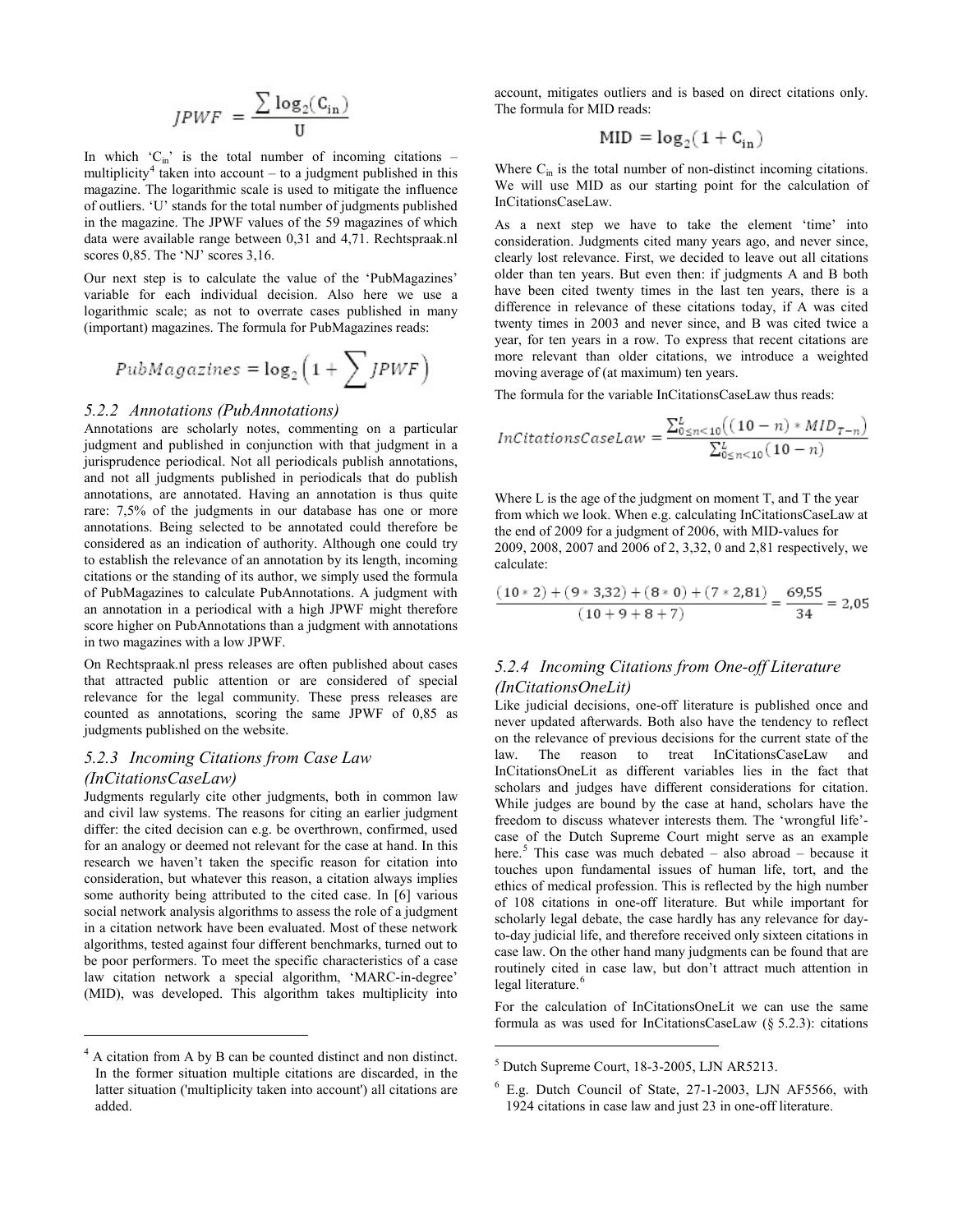are counted non-distinct on a binary logarithmic scale, and then a weighted moving average is calculated.

# *5.2.5 Incoming Citations from Permanent Literature (InCitationsPermLit)*

In § 4.1 permanent literature was defined as legal literature that is continuously updated to reflect the current state of play on a specific field of law.

Because permanent literature is updated continuously, it offers us a good insight in what the legal crowd considers to be the most relevant jurisprudence. New case law can be expected to be incorporated rather quickly, and if a case looses its importance, e.g. because of new legislation or overriding case law, it will be deleted from permanent literature.

For the very reason that permanent literature is assumed to reflect continuously the relevance of a judgment, it is not necessary to calculate a (weighted) moving average. We can simply use the MARC-in-degree to calculate the variable InCitationsPermLit.<sup>[7](#page-4-0)</sup>

#### *5.2.6 Hierarchical Position of the Court (Hierarchy)*

Apart from the five crowd-variables discussed above, three other variables are used as predictors in the citation period. First, we discuss the hierarchical position of the rendering court.

Although in continental law systems the system of stare decisis is unknown, decisions of higher courts are generally considered to be more important than those of district courts, if only because not following the highest court will lead to successful appeals.

Leaving aside specific rules of competence for deviant proceedings, we based our typology of judicial hierarchy on the standard classification. We created five categories. In the first, lowest, category we find tribunals which are not part of the Dutch judiciary, but have a formal role in legal proceedings, like disciplinary committees, administrative appeal tribunals and foreign courts. The second category contains all district courts and other (mostly former) courts of first instance, while the third category contains the courts of appeal. The four highest courts make up the fourth category: Supreme Court (civil, criminal and tax law), Central Appeals Tribunal (social security law), Administrative High Court for Trade and Industry (socialeconomic administrative law and competition law) and the Council of State (all other categories of administrative law). The fifth category contains supranational jurisdictions: Benelux court, Court of Justice of the European Union (CoJ EU) and European Court for Human Rights (ECHR).

Statistically, the variable 'Hierarchy' is ordinal in nature, but we transformed it into an interval variable by using a (binary) logarithmic scale. As a result the distance between e.g. a district court and a court of appeal is bigger than the distance between the Supreme Court and the CoJ EU.

#### *5.2.7 Field of law*

 $\overline{a}$ 

The behaviour of other variables might depend on the field of law: tax law judgments could fall into oblivion faster than judgments on criminal law, or the percentage of annotated judgments could be higher within civil law than within administrative law. To take such differences into account, the field of law is introduced as a variable of its own. A typology on the field of law can be quite detailed, but due to differing, lacking or minimal metadata, we brought it down to three values: criminal law, civil law and administrative law.

The variable 'FieldOfLaw' is a nominal or categorical variable: there is no hierarchy between the values.

#### *5.2.8 Age*

The last predictor variable for the citation period is the age of the judgment. Although temporal aspects were already taken into<br>account when calculating InCitationsCaseLaw and account when calculating InCitationsCaseLaw and InCitationsOneLit, it is also considered to be relevant on its own. And because the difference between one and two years is considered to be bigger than between 27 and 28 years, also this variable is measured on a logarithmic scale.

### **5.3 Regressor Variable**

Choosing a regressor variable is one of the trickiest parts of the model. How to quantify the legal importance of any judicial decision, at any point in time during the citation period? Looking at Figure 1 again, we notice that in this period a decision will not be published or annotated anymore, and its citation rate in permanent literature can assumed to change only because of changes in the legal authority and not because of authors lagging in their editorial activities. The only variables that are changing in this period are the citations in one-off literature and case law, and therefore these could constitute our regressor. But of course we are not using InCitationsCaseLaw and InCitationsOneLit, since these (predictor) variables state something about the past, and not about the future. And this future is important, because we could measure the legal authority of the judgment as the interest it is likely to receive tomorrow. In other words, we ask ourselves: what are the odds of a judgment being cited in future one-off literature and case law, given the predictor variables? Because of the fluctuations in citation frequencies, already noted in  $\S$  5.2.3, we define 'the future' as a period of three years.

To calculate this regressor we could simply add up all citations in literature and case law, but then we would be too dependent on the accidental composition of the database: because of the, already noted, substantial differences in citation frequencies between case law and scholarly writings, the value of the regressor could change substantially if we added more judgments or more literature to the database.

To determine the relative weight of both variables is not an easy choice; actually we are asking which source is reflecting legal importance of judicial decisions best. Lacking a clear indicator and avoiding disputes, we weighted them both for 50%. Therefore, the formula to calculate this new variable, the regressor for the citation period ('RegressorCP') reads for judgment 'x':

$$
Regression CP_{x} =
$$

$$
\left(\frac{\mathcal{CO}L_x(Y1+Y2+Y3)}{\sum \mathcal{CO}L(Y1+Y2+Y3)}\right) + \left(\frac{\mathcal{CC}L_x(Y1+Y2+Y3)}{\sum \mathcal{CC}L(Y1+Y2+Y3)}\right)
$$

In which COL is the number of (non-distinct) incoming citations from one-off literature, CCL is the number of (non-distinct) incoming citations from case law and Y is the year.

<span id="page-4-0"></span> $7$  To calculate InCitationsPermLit for any point in time though, we need historical versions of the permanent literature. In our database this information is not available (it is not offered by legal publishers as a standard service), and therefore we used the 2010-version of all permanent literature publications.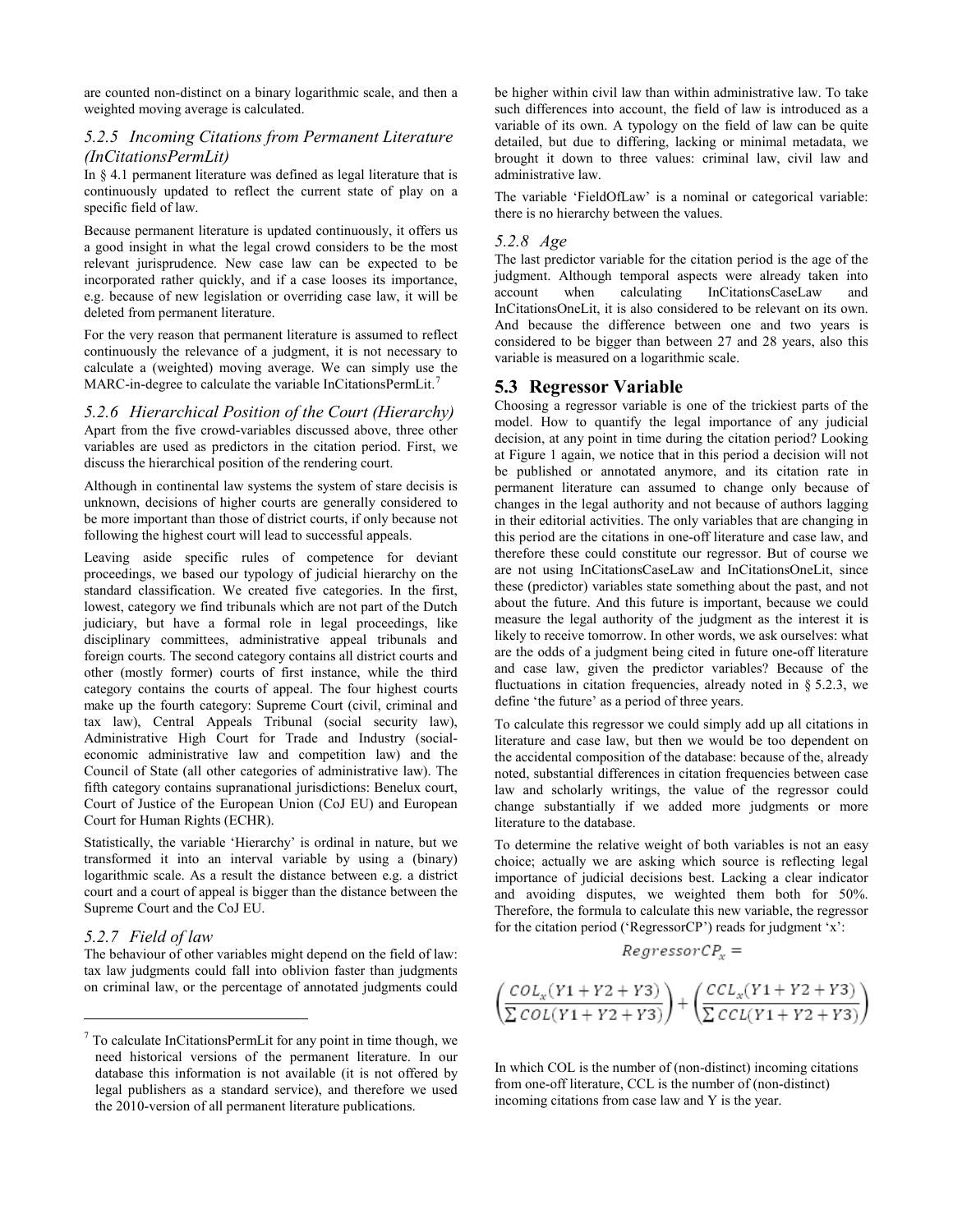# **5.4 Calculations**

With the eight predictors and the regressor in place we can start our calculations, using the generalized (non)linear model. The database has data till June 2010, and three full years are needed to calculate the regressor. Therefore we choose 31-12-2006 as our *'sichttag'*.

As a first step, we calculated all possible subsets (i.e. combinations) of variables to discover which predictors are most suited to explain the variability in the regressor. Although we cannot display all 255 possible subsets here, we can summarize some highlights. When just one variable is used, InCitationsCaseLaw scores best, followed by InCitationsPermLit and InCitationsOneLit. Hierarchy, FieldOfLaw and Age are the worst performers. But when asked which variable can most easily be left out if all other are included, a different picture emerges: PubAnnotations and InCitationsOneLit are most easily left out, obviously because they have a high correlation with PubMagazines, respectively InCitationsCaseLaw. Also, while Hierarchy on its own can explain hardly any variability (subset 252), it can not be easily left out: all 26 best scoring subsets have Hierarchy included. By this measure, InCitationsCaseLaw seems to be the most important variable: the first 116 subsets all have it included, and together with just PubMagazines it performs better than all seven other variables together.

Still, all variables turn out to be statistically significant, and therefore we decided to use them all.<sup>[8](#page-5-0)</sup> This resulted in an  $\mathbb{R}^2$  (i.e. the portion of variability of the regressor explained by the predictors) of 0,47, which is quite a good performance. Given the values of the predictor variables, and the formula calculated by the statistical model, we can calculate the predicted value for each judgment, by multiplying the value of each variable by the 'estimate' displayed in Table 1.

| <b>Variable</b>           | <b>Wald statistic</b> | <b>Estimate</b> |
|---------------------------|-----------------------|-----------------|
| Intercept <sup>9</sup>    | 121381                | $-10,3484$      |
| <b>InCitationsCaseLaw</b> | 454806                | 0,6209          |
| InCitationsPermLit        | 27191                 | 0,2014          |
| Hierarchy                 | 20738                 | 1,9475          |
| Age                       | 19944                 | $-0.2915$       |
| PubMagazines              | 6067                  | 0,2901          |
| FieldOfLaw-Criminal       |                       | $-0.1996$       |
| FieldOfLaw-Civil          | 4701                  | 0,2179          |
| FieldOfLaw-Administrative |                       | $-0.0183$       |
| <b>InCitationsOneLit</b>  | 2615                  | $-0,1057$       |
| PubAnnotations            | 1513                  | 0,1119          |

**Table 1. Wald statistic and estimate for all variables of the citation period.**

<span id="page-5-0"></span>The generalized (non)linear model allows for various tuning options, i.a. on the effects between individual variables. Various options were tried, but no significant improvements were found.

j

Because the model uses a logarithmic link function, we have to calculate the exponent of this summation. Finally, because of further calculations in § 8 we have to standardize this predicted value, using the general statistical formula:

$$
Z = \frac{(X - \mu)}{\sigma}
$$

Where Z is the standardized value, X is the calculated value,  $\mu$  is the mean, and  $\sigma$  is the standard deviation. We label the result (Z) as the MARC-indicator for the citation period ('MARC-CP').

Also in Table 1 the Wald statistic is displayed, which measures the importance of each variable within the model. InCitationsCaseLaw scores best by far, followed by InCitationsPermLit, Hierarchy and Age. Like with the comparison of the subsets, also here PubAnnotations and InCitationsOneLit have a low score, due to their overlap with PubMagazines, respectively InCitationsCaseLaw.

# **6. PUBLICATION PERIOD**

#### **6.1 Introduction**

During the publication period a judgment is not yet known to the legal crowd, and hence no crowd variables can be calculated. Because this period is very short, also Age is useless. And since we already noted that Hierarchy and FieldOfLaw are the poorest performers as sole predictors, we have to look for other variables for the publication period. To a large extend these variables have to be found in the judicial decision itself. We will discuss these endogenous variables in § 6.2. For the publication period we will also use another regressor, to be discussed in § 6.3. Calculations will be reviewed in  $\frac{864}{64}$ 

# **6.2 Predictor Variables**

### *6.2.1 Outgoing Case Law Citations*

#### *(OutCitationsCaseLaw)*

While judgments receiving many incoming citations have legal authority, judgments having many outgoing case law citations can be called 'well-founded in law' [\[5\]](#page-9-4). Such decisions apparently needed a lot of jurisprudential research to come to the verdict, and therefore are presumably also important themselves. The variable 'OutCitationsCaseLaw' is calculated with multiplicity taken into account, but – contrary to the InCitationsCaseLaw variable – a linear scale turns out to perform better than a logarithmic scale, probably due to the fact that a judge cannot control the number of citations he will receive, but he is in full control of his outgoing citations.

# *6.2.2 References to Legislation*

# *(OutCitationsLegislat)*

1

Case law citations are references to specific sources of law, and so are citations of legislation. Caution is required though, since many paragraphs of law are cited for procedural or habitual reasons, and are no indication of legal complexity.<sup>[10](#page-5-1)</sup> To filter out these procedural citations, we looked for the most frequently cited paragraphs of law. To establish a threshold we used a Pearson

<span id="page-5-1"></span>The intercept is the point where the axis is crossed. It is not relevant in the comparison of the variables, but displayed for reasons of completeness.

<sup>10</sup> Some case law is also just cited for formal reasons (e.g. a Court of Appeal citing the decision in first instance), but these citations were filtered out in the citation parser ([\[6\]](#page-9-5)).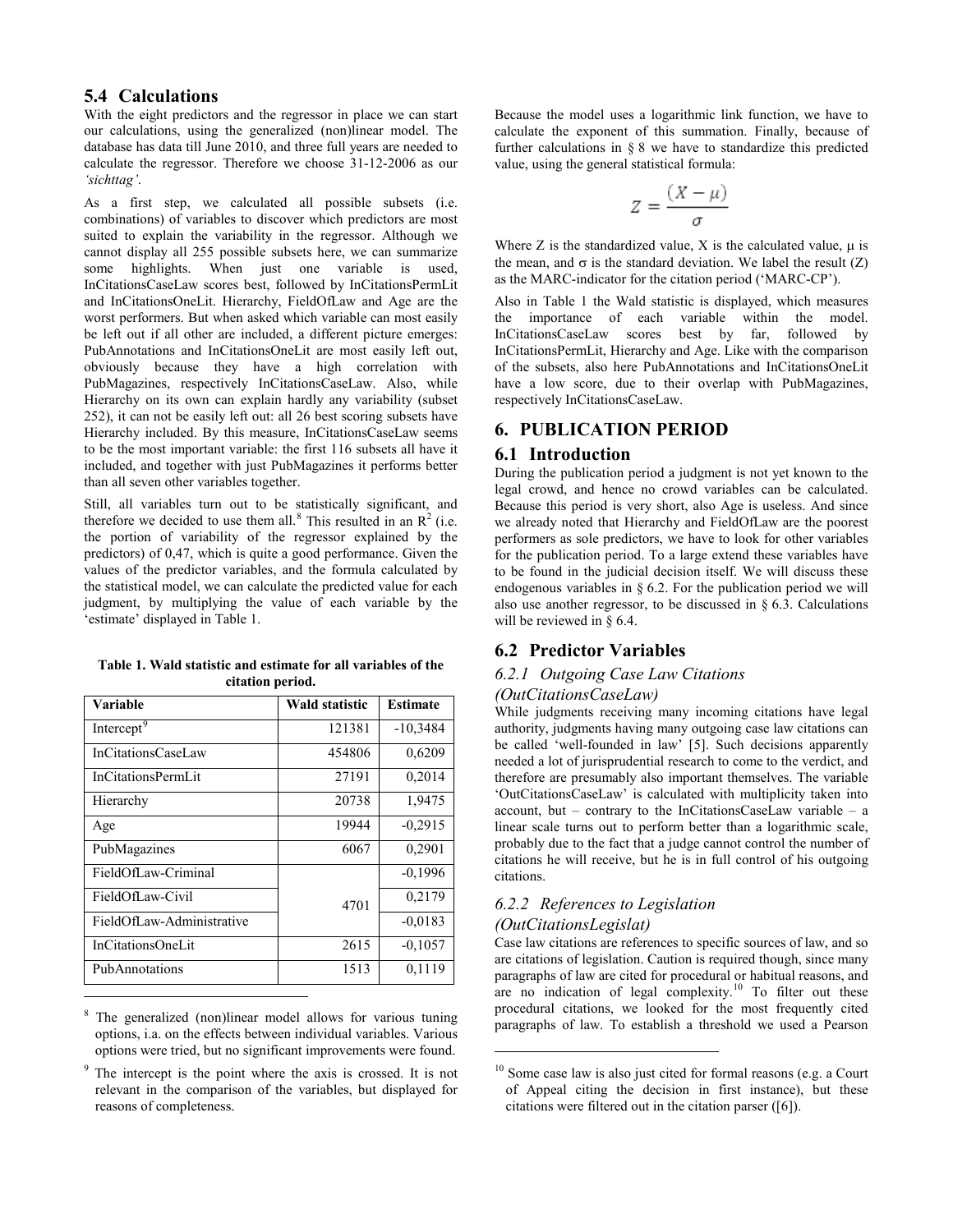correlation test; it turned out that best results are obtained by leaving out all those articles being cited more than 2.000 times in the whole database: roughly the top 250 of 57.000 different paragraphs of law cited. Also all laws and regulations cited without a referral to a specific paragraph were to be ignored.

To calculate the variable 'OutCitationsLegislat', the remaining references were counted non-distinct, on a linear scale.

#### *6.2.3 Number of Judges (Njudges)*

In many proceedings the law prescribes imperatively whether a case has to be dealt with by a single judge or in full court. In other cases it is up to the court to decide on this. In both cases though proceedings before a single judge can be assumed to be of a more routinely and less complex nature, while full-court decisions are more likely to have complicated substantial or legal issues involved.

Because the magnitude of chambers differs between various types of courts, the number of judges was rescaled, so that e.g. three judges on the Supreme Court equal a single judge on a district court. This rescaled (ordinal) variable 'Njudges' has two values.

### *6.2.4 Length of the decision*

In general, complex decisions can be expected to require more words than the more routine judgments, which are often produced with the help of standardized text modules. The length of the decision might therefore be a relevant variable. To obtain a workable measurement, a grouping of the values was necessary. Five groups for the variable 'Length' were created: 100-400 words, 400-1000 words, 1000-2000 words, 2000-5000 words and >5000 words. Decisions having less than 100 words were considered to be without text (and thus discarded as having missing data, *supra* § 4.3)

### *6.2.5 Other Predictors*

Apart from the four endogenous variables, discussed in the previous paragraphs, we used four other predictors, which are similar or closely related to predictors for the citation period.

FieldOfLaw and Hierarchy will be used for the publication period. They are the same as used for the citation period.

In § 5.2.1, the case law database of Rechtspraak.nl was considered to be one of the jurisprudential periodicals, relevant for the calculation of the PubMagazines variable. This is reasonable, since all these publications occur before the start of the citation period. But in § 4.2 we considered an immediate publication on Rechtspraak.nl to be in the publication period, while publications in other magazines are assumed to take place in the transition period. Therefore, the insertion of a judgment in the case law database of Rechtspraak.nl can be regarded as a predictor in the publication period. We abbreviate this (ordinal) variable as 'PubWebsite'; the possible values are 0 and 1.

The press release sometimes accompanying the judgment on Rechtspraak.nl (*supra*, § 5.2.2), can similarly be regarded as a predictor variable for the publication period. This variable 'PubPress' can have three values: '0' (no press release), '1' (press release on the sub-website of the rendering court) or '2' (press release on the national homepage of Rechtspraak.nl).

### <span id="page-6-0"></span>**6.3 Regressor Variable**

Immediately following the publication period a judgment can start being published, annotated and cited. Although the publication on Rechtspraak.nl is part of the publication period and from that

point in time the judgment is freely accessible for all, it turns out that most cases that are cited in case law or literature are not only published on the website, but also in one or more commercial periodicals.<sup>[11](#page-6-0)</sup> So, either jurists still rely heavily on these magazines to have a good overview of relevant new decisions, or the editors of these magazines are making the right pick indeed. Either way, we can create the fiction that selection for periodicals is the starting point for the assessment work by the rest of the legal crowd. And thus the PubMagazines variable can be used as the regressor variable for the publication period: based on our eight predictors we calculate the odds that a judgment will score a certain value for PubMagazines.

One adjustment has to be made though. Since the publication on Rechtspraak.nl is now a predictor (*supra*, § 6.2.5), we cannot use a regressor that has this publication as one of its constituents (*supra*, § 5.2.1). As a result, we create 'PubMagazines\_1', which excludes the publication on Rechtspraak.nl.

# **6.4 Calculations**

1

As we did for the citation period, we calculated all 255 possible subsets for the publication period. If only one variable is used, Hierarchy is explaining most variability, followed by PubWebsite and Njudges. Worst scores are for PubPress and OutCitationsLegislat. PubPress is also the predictor that can be ignored most easily. PubPress doesn't even turn out to be statistically relevant at all, and is therefore left out of the model. As with the subsets for the citation period, Hierarchy cannot be easily left out: it is present in all 110 best subsets.

When all variables, except PubPress, are used,  $R^2$  is 0,28. Although less than the  $R^2$  of the citation period, it is still an acceptable score. As with the predicted value in the citation period (*supra*, § 5.4), we standardized the predicted value for the publication period, which we label as 'MARC-PP', the MARCindicator for the publication period.

| Variable                  | Wald  | <b>Estimate</b> |
|---------------------------|-------|-----------------|
| Intercept                 | 17102 | $-6,0644$       |
| Hierarchy                 | 12130 | 2,5877          |
| FieldOfLaw-Criminal       |       | $-0.3607$       |
| FieldOfLaw-Civil          | 5447  | 0,4361          |
| FieldOfLaw-Administrative |       | $-0.0754$       |
| Njudges                   | 5367  | 0.7013          |
| OutCitationsCaseLaw       | 4654  | 0,0142          |
| PubWebsite                | 1278  | 0,2866          |
| OutCitationsLegislat      | 1095  | 0,0053          |
| Length                    | 358   | 0,0730          |

**Table 2. Wald statistic and estimate for all variables of the publication period.**

<sup>&</sup>lt;sup>11</sup> According to [\[16\]](#page-9-15), 21,3% of the cases cited in judicial decisions and 17,3% of cases cited in scholarly writings are published on Rechtspraak.nl only, and not in commercial periodicals. These judgments are receiving significantly less citations though than those judgments which are (also) published in commercial magazines.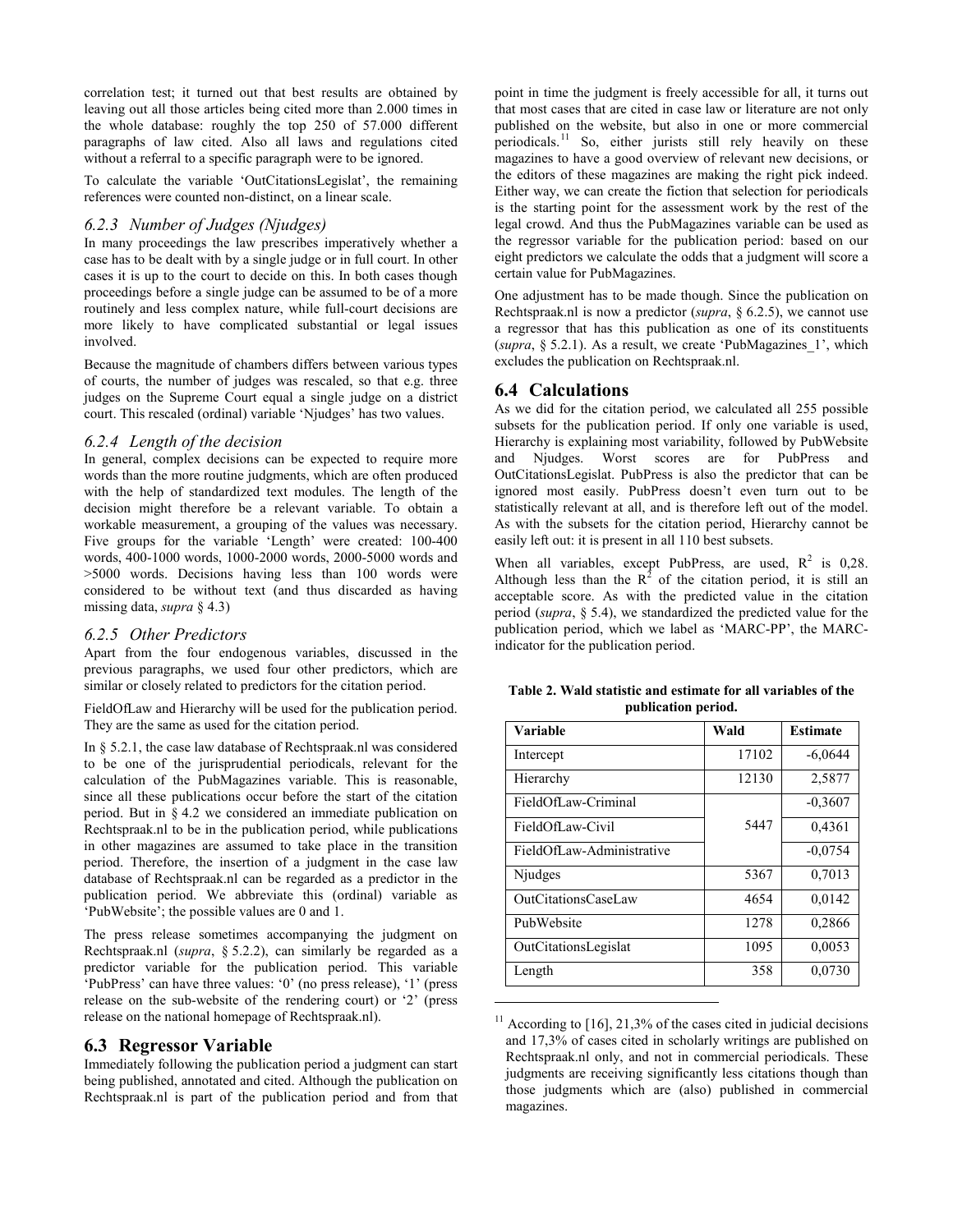In Table 2 the Wald statistic for the various variables of the publication period are displayed. Compared to the citation period (*supra*, Table 1), it is noticeable that the values are more evenly distributed: instead of one overriding variable (InCitationsCaseLaw for the citation period), all variables contribute to the model more equally. Hierarchy scores best, followed by Field of Law, Njudges and OutCitationsCaseLaw.

#### **7. TRANSITION PERIOD**

The transition period is between the publication period and the citation period. It is the period in which a judgment  $-$  if considered to be legally important – will be published, annotated, cited and discussed. Without a transition period, the citation period would start on one specific day, and the change from MARC-PP to MARC-CP could be a wild jump. The transition period is meant to smooth such sudden changes. In § 4.2 we defined it as a 100-day period. During this period the MARCindicator (MARC-TP) will be calculated as a weighted average of MARC-CP and MARC-PP, depending on the day within the transition period. In formula:

$$
MARC_{tp} = \frac{(100 - TD).MARC_{pp} + TD. MARC_{ep}}{100}
$$

Where TD is the number of the day in the transition period.

#### **8. TOWARDS A USER-FRIENDLY MODEL**

The MARC-indicators calculated thus far can have thousands of different values, ranging from something like -0,4894170847 to 32,663963198. Displaying such a number to the end user wouldn't make sense though. A classification with five categories, on the internet also used for rating movies, hotels, recipes, videos and books, would be more user friendly. We label these categories MARC-1 to MARC-5, the latter being the highest.

Setting the boundaries between these five categories will always be a little arbitrary, but this arbitrariness can be reduced by a thorough analysis of the contents of the database for which the classification is used. If MARC is used for a collection just containing case law published in commercial periodicals, a distribution with 20% in each category might render justifiable results. In our database though 62,3% of the judgments has never been published at all. Although some of these judgments probably should have been published, a distribution with 20% in each category will not meet the expectations and perceptions of the end users.

For our database we start with the assumption that (net) all published decisions, and ca. 5% of the unpublished decisions should be in MARC-2 to MARC-5, which places (rounded) 60% of the judgments in MARC-1. The size of each next category we set at about 40% of the previous one, while MARC-5 shouldn't be more than 0,5% (ca. 4.000 judgments). The suggested magnitudes are thus:  $60-25-11-3.5-0.5$ <sup>[12](#page-7-0)</sup>

<span id="page-7-1"></span> $\overline{a}$ 

# **9. ADDITIONAL TESTS**

#### **9.1 General Remarks**

Because the regressor variable for the citation period is composed of the citation data of three consecutive years, and data are available till June  $2010$ ,  $^{13}$  $^{13}$  $^{13}$  we could use all decisions up to and including 2006. The number of usable records (not having missing data) from this period is 274.967 decisions. The distribution of unpublished versus published cases for this set is comparable to the whole database (64,3% versus 35,7%).

Although the predicted values for both periods are standardized, we have to be aware of the fact that the distribution in the both periods differ substantially. The boundaries between the five categories are therefore different between publication period and citation period. [14](#page-7-2)

# **9.2 Comparing MARC-PP to MARC-CP**

Apart from Hierarchy and FieldOfLaw, the publication period and the citation period share no predictor variables. It is therefore interesting to see whether judgments end up in the same MARCcategory for both periods. In other words: is the MARC-indicator for the publication period a reliable indicator for legal authority in the citation period?

For a fair comparison we have to take into account that the value for MARC-PP is steady, while MARC-CP is changing over time (due to both Age and the time component in InCitationsCaseLaw and InCitationsOneLit). Because we calculated MARC-CP over 2006, we have to limit ourselves to judgments of the year 2006 for this comparison between MARC-PP and MARC-CP.

The classification of these 81.710 testable decisions from 2006 is displayed in a multiple response table (Table 3). Figures in bold are classified in the same MARC category both in publication and citation period; in total 87,5%. Of the remaining judgments 11,9% shifts only one category up or down and just 0,6% moves two categories.

**Table 3. Distribution of judgments of 2006 over the five MARC categories in citation and publication period. N=81.710.**

|                    | Publication period |      |     |                |     |       |
|--------------------|--------------------|------|-----|----------------|-----|-------|
| Citation<br>period |                    | 2    | 3   | $\overline{4}$ | 5   | Total |
|                    | 71,1               | 0,1  | 0,0 | 0,0            | 0,0 | 71,2  |
| $\overline{2}$     | 3,9                | 11,1 | 0,9 | 0,0            | 0,0 | 15,8  |
| 3                  | 0,0                | 4,8  | 4,8 | 1,2            | 0,0 | 10,9  |
| 4                  | 0,0                | 0,5  | 0,7 | 0,4            | 0,2 | 1,7   |
| 5                  | 0,0                | 0,0  | 0,1 | 0,1            | 0,1 | 0,3   |
| Total              | 75,0               | 16,5 | 6,5 | 1,7            | 0,3 | 100,0 |

<sup>&</sup>lt;sup>13</sup> Because exact publication dates of scholarly writings were missing, the date component in the citation variables is based on full years only.

1

<span id="page-7-2"></span><span id="page-7-0"></span> $12$  This distribution is comparable to the one used in HUDOC, the case law database of the ECHR, in which all decisions of this Court are published. It has four categories (with manual classification), with the distribution (as of 7-1-2013): 62-19-13- 6. The last category covers all judgments published in the Case reports.

<sup>&</sup>lt;sup>14</sup> As a consequence, when classifying records in the transition period, not only the predicted values have to weighted, but also the boundaries between the categories in publication and citation period have to be recalculated.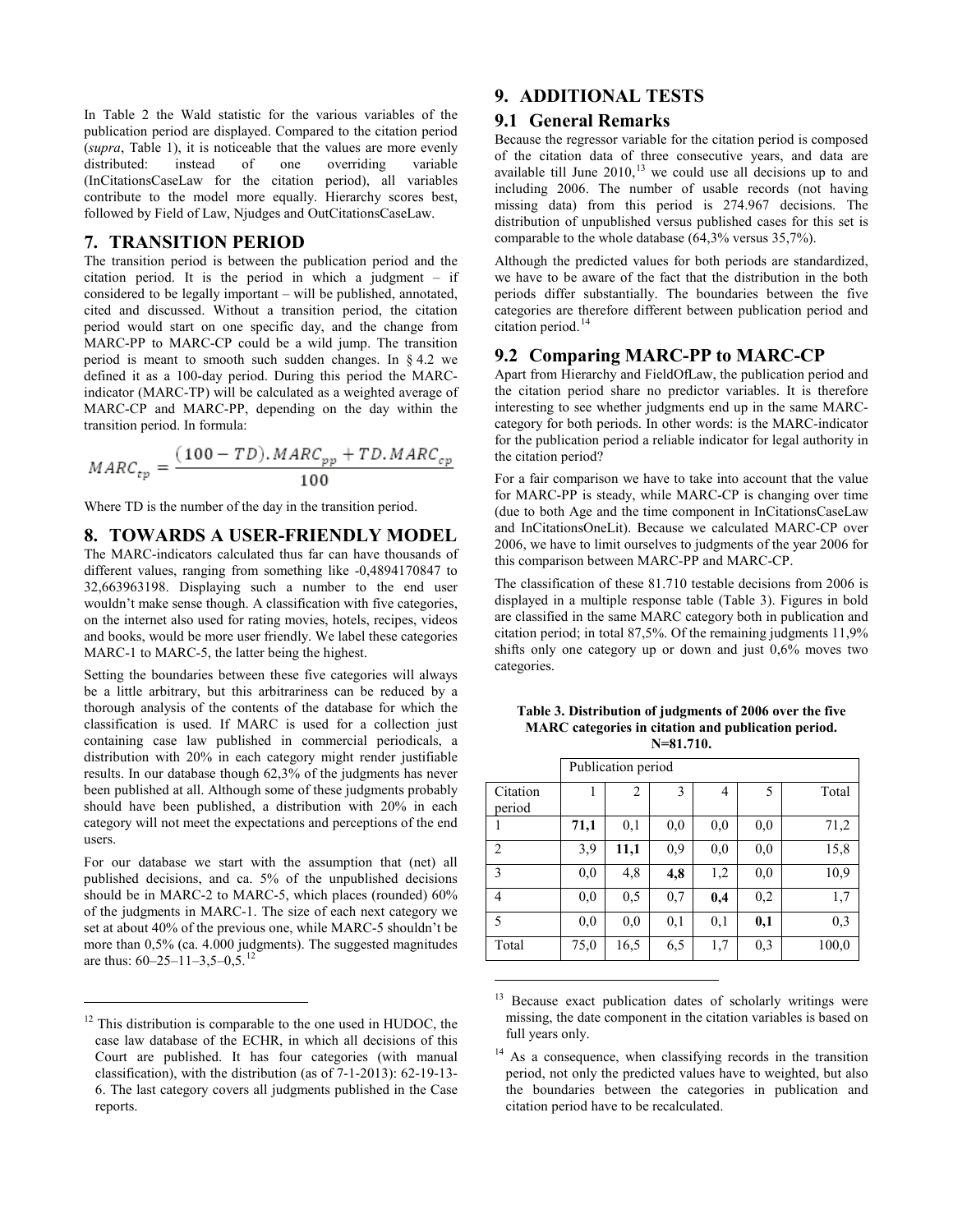From this table we can conclude that the predictors used for the publication period render quite good results, and therefore MARC-PP is a quite reliable indicator of legal importance for judgments that haven't been assessed by the legal crowd yet.

# **9.3 Testing the Crowd Hypothesis**

In  $\S$  5.1 we posed the hypothesis that during the citation period all variability in the regressor variable can be explained by the five crowd variables, Age, Hierarchy and FieldOfLaw. Holding on to this hypothesis enabled us to compare, in the previous section, the results of the citation period with the publication period. If we would have used also the endogenous variables in the citation period, the comparison would have been less fair because of the same variables being used for both calculations.

Still though, it is interesting to see if the endogenous variables are able to improve the results of the analysis in the citation period. Therefore we added OutCitationsCaseLaw, OutCitationsLegislat, Njudges and Length as predictors. PubWebsite and PubPress aren't added since they already are an integral part of, respectively, PubMagazines and PubAnnotations.

The resulting  $R^2$  is 0.55, which is substantially better than the 0,47 scored originally (*supra*, § 5.4). We have to take care though, since in the generalized (non)linear model (nearly) every extra variable contributes to the outcome, while too many variables aren't contributing to the stability of the model. A balance therefore has to be sought. To assess the relative importance of all variables, Table 4 displays the Wald statistic for this extended model of the citation period. According to the Wald statistic the endogenous variables Length, Njudges, OutCitationsCaseLaw and OutCitationsLegislat are the worst performers, together with PubAnnotations and InCitationsOneLit, which we already determined as having a lot of overlap with PubMagazines and InCitationsCaseLaw. The low performance of

**Table 4. Estimates and Wald Statistic for variables in extended model for citation period.**

<span id="page-8-0"></span>

| Variable                  | <b>Wald statistic</b> |
|---------------------------|-----------------------|
| Intercept                 | 51688                 |
| <b>InCitationsCaseLaw</b> | 339724                |
| Age                       | 22083                 |
| <b>InCitationsPermLit</b> | 17615                 |
| Hierarchy                 | 8458                  |
| PubMagazines              | 6160                  |
| FieldOfLaw-Criminal       |                       |
| FieldOfLaw-Civil          | 3337                  |
| FieldOfLaw-Administrative |                       |
| Length                    | 2220                  |
| InCitationsOneLit         | 1607                  |
| Njudges                   | 1083                  |
| OutCitationsLegislat      | 1083                  |
| PubAnnotations            | 148                   |
| OutCitationsCaseLaw       | 5                     |

OutCitationsCaseLaw is striking, since this variable plays quite an important role in the model for MARC-PP (*supra*, Table 2).

Given the very low Wald statistic of these endogenous variables, we could draw the conclusion that the hypothesis holds: the crowd variables suffice to establish legal importance.

# **10. CONCLUSIONS AND FUTURE WORK**

In this paper we summarized the results of our research on the possibilities to develop a computer model (MARC) that can rate judicial decisions on their legal authority. MARC does not try to establish the uniqueness and specificity of single decisions by trying to understand the legal reasoning, but instead uses the wisdom and opinion of the legal crowd to establish whether a decision will play a role in future legal practice and debate. To this end, two basic models were developed. A first one for the citation period, in which the rating of a decision is determined by the extent to which it has been published, annotated and cited. The second model is for the  $-$  short  $-$  period in which scholars and judges haven't had time yet to review, comment and cite the judgment. For this period we use almost solely endogenous variables to predict its future authority. Also, an intermediary model was developed to smooth the transition from the publication period to the citation period. Finally, a model with five categories was devised to make the model comprehensible for end users of databases or integrated search engines. The statistical exercises helped us to gain insight in the relevance of the various variables for establishing legal importance.

The extent to which the classification of decisions in the publication period overlaps with that of the citation period surpassed expectations. Although the predictors used for the publication period seem to be of little added value in a model that uses all available variables for the citation period, they do have enough predictive value on their own.

When used in live environments, there are some issues for consideration. The first one was already mentioned: the boundaries of the categories have to be chosen with care, and closely monitored when more (collections of) decisions are added to the database. Second, a policy on missing data has to be developed. Records with missing data are automatically left out, leaving them without classification. If this is unwanted, missing fields have to be populated with e.g. mean, median or mode. Also, in more general terms, data quality is an important issue, and – as long as properly linked data are not supplied – the parsers used for extracting references to case law and legislation have to be monitored constantly, since identifiers and citation habits change.[15](#page-8-0) Refinements of the model are conceivable. Other predictors could be introduced, and integration with e.g. text comparison tools could be examined.

Also manual review and manipulation of the (outcomes of the) model are imaginable. The public (possibly limited to jurists) could be asked to rate decisions as to their perceived legal authority. Here, a word of caution seems appropriate though: opening such a rating system up to the public at large may lead to improper classifications, when people are mistaking the atrocity of a crime or the celebrity status of plaintiff or defendant for legal importance. Limiting the group of evaluators to the legal

1

<sup>&</sup>lt;sup>15</sup> E.g. the introduction of new identifiers like the European Legislation Identifier [\[17\]](#page-9-16) and the European Case Law Identifier [\[18\]](#page-9-17).